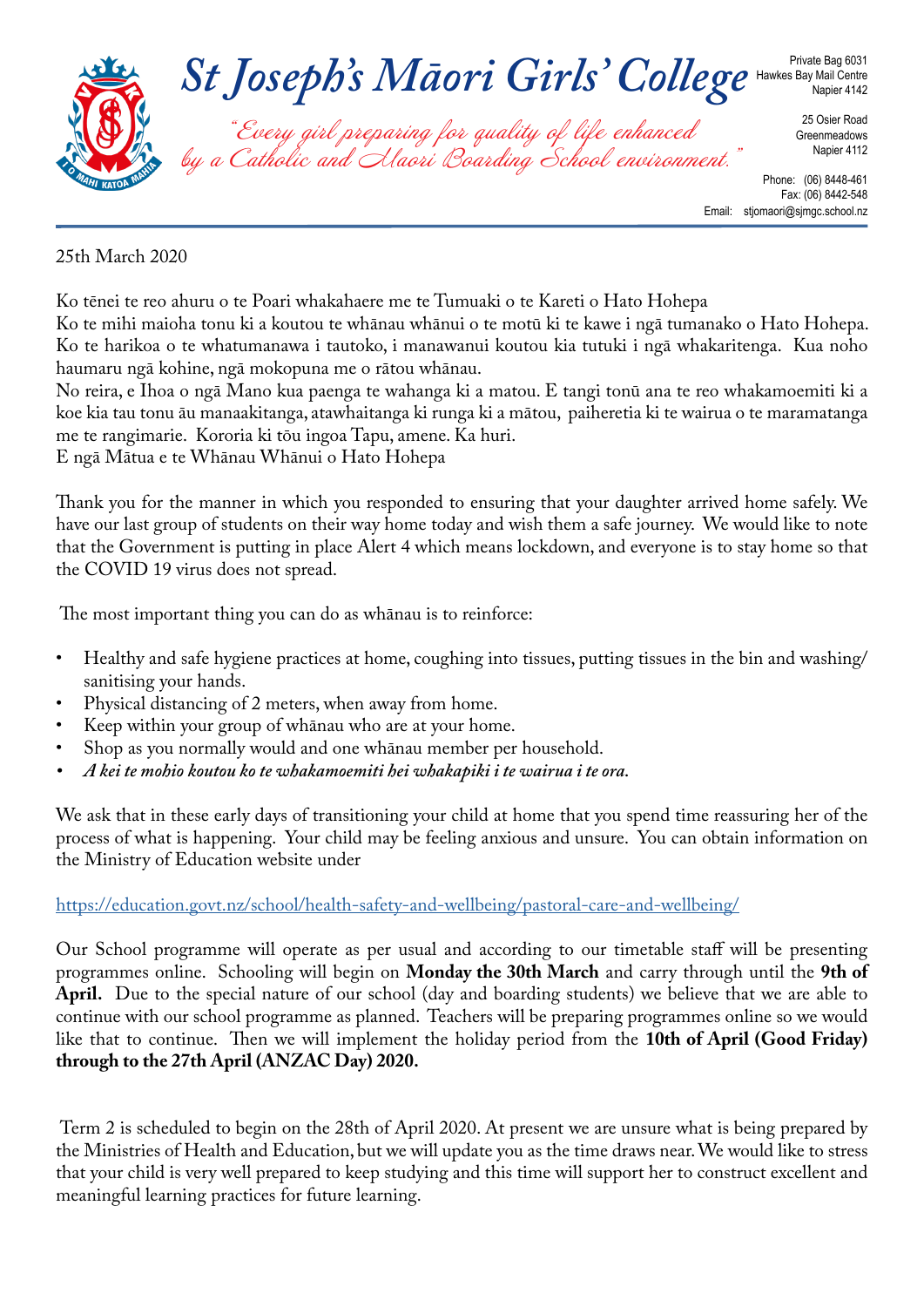The College is now in complete lockdown. You can still contact us via email however we will update you as information comes to hand. We are still under the direction of the Ministry of Health and Education.

Miss Kingi and I would like to take this opportunity to thank the people behind the scenes, our Administration team of Anecia and Fiona who have worked tirelessly and magnificently together with Whaea Ani, Miss Bartlett, Whaea Tangiora and Lyric to ensure your child returned home safely. Ngā mihi aroha ki a koutou mai I te Whānau Whānui o Hato Hohepa.

Heoi tātou katoa,

### WASH YOUR HANDS BE NICE KEEP YOURSELF SAFE **KIA PAI AI KIA TIKA AI TE HOE O TO TĀTOU WAKA.**

Ngā manaakitanga

For updates: https://covid19.govt.nz/

Georgina Kingi V V Olga Peakman<br>Principal Chairperson Board of Chairperson Board of Trustees



*Year 13 processing aloe vera hand sanitiser (Phoenix, Tangiroimata and Koarea)*